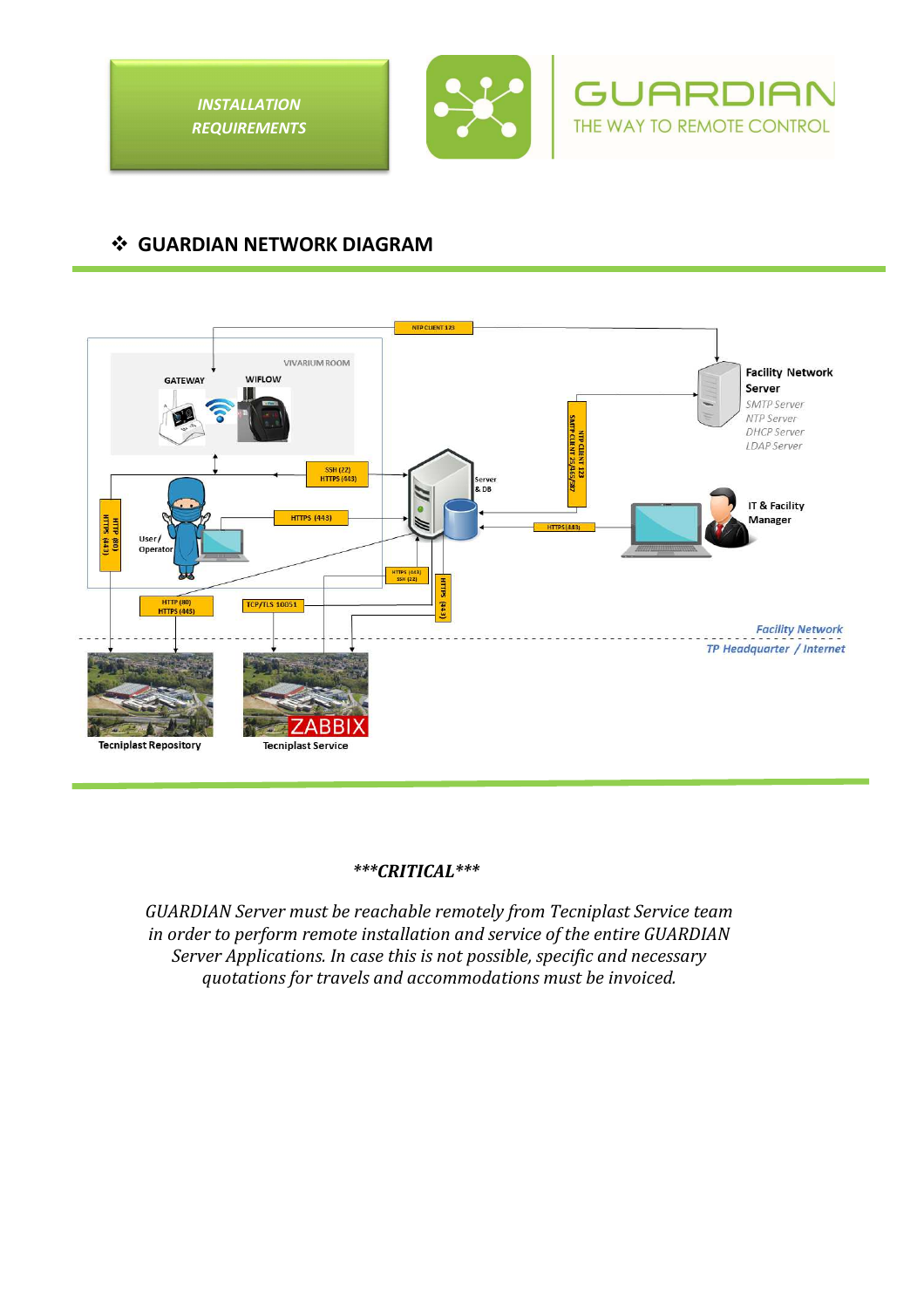





### **GUARDIAN NETWORK COMMUNICATION**

#### **GUARDIAN SERVER:**

- Inbound from local network (GUARDIAN services, network services)
- 443 (GUARDIAN web application)
- 123 (NTP, from Guardian Units if none NTP server is provided)
- 10051 (TCP TLS) (monitoring Tecniplast application)
- Outbound to local network (GUARDIAN services, network services)
- 123(NTP), 53 (DNS), 25/465/587 (SMTP)
- 22 (SSH to Guardian Units and for support/maintenance purpose)
- 3000 (GUARDIAN One2One protocol)
- 10050 (TCP TLS ) (monitoring Tecniplast application)
- Outbound to internet
- 80 (HTTP), 443(HTTPS) ( for SW update)
- 10051 (TCP TLS ) Tecniplast Monitoring System

### **GUARDIAN UNITS (Gateways & Wiflows)**

- Inbound from local network (GUARDIAN services, network services)
- 22 (SSH for support/maintenance purpose from GUARDIAN Server)
- 3000 (GUARDIAN One2One protocol)
- Outbound to local network (GUARDIAN services, network services)
- 123(NTP), 53 (DNS)
- 443 (to GUARDIAN server)
- ❖ Outbound to internet
- 80 (HTTP), 443 (HTTPS) (for SW update)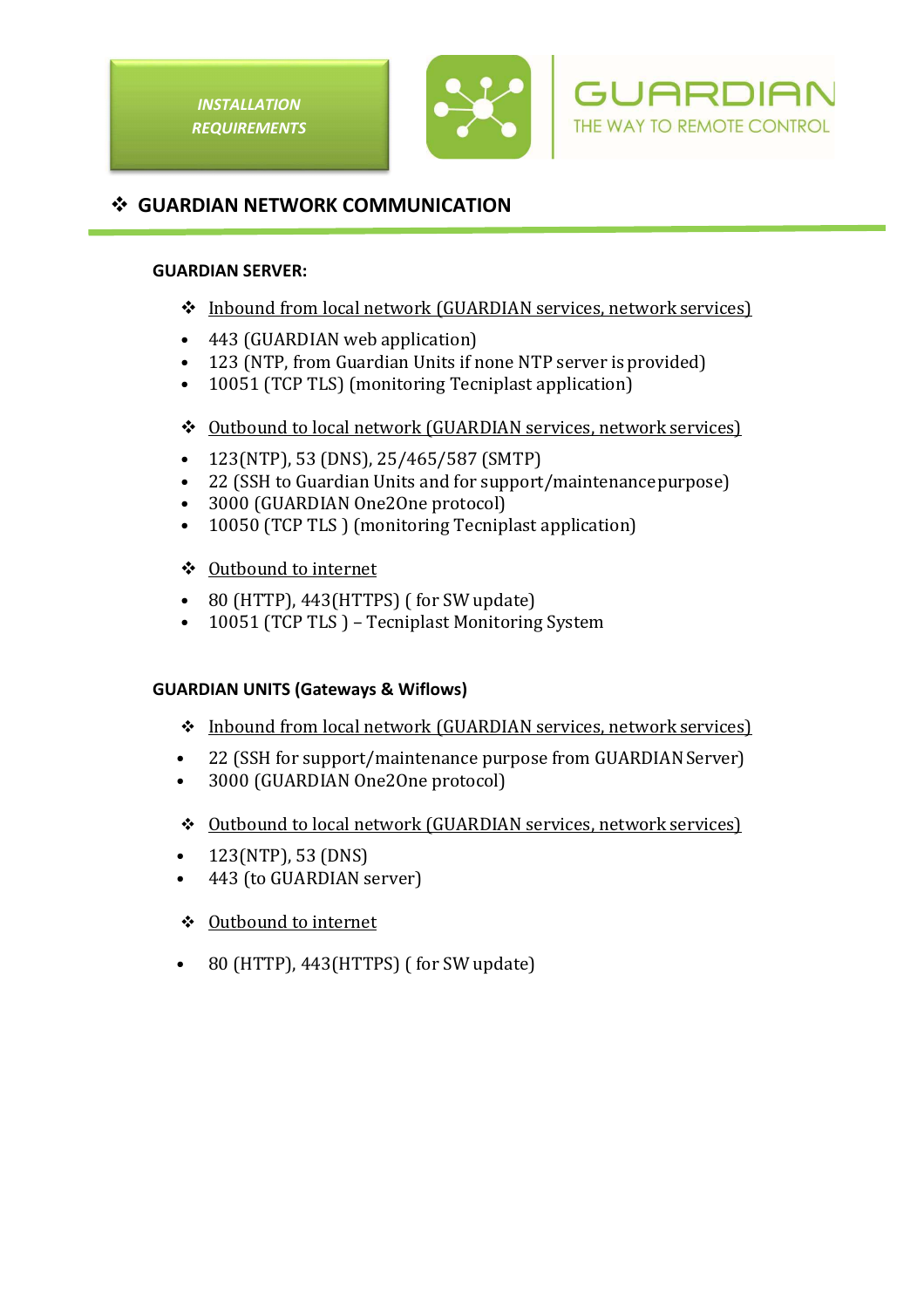





## **END–USER REQUIREMENTS**

- Allowing outbound access to the Guardian server on port 443 (HTTPS)
- Operating System
	- Windows 7 or Above
	- Linux
- Browser requirements
	- Google Chrome 40 or above
	- Mozilla Firefox 3.7
	- Safari

## $\div$  **REQUESTED HARDWARE SPECIFICATION**

|                                | <b>MINIMUM HARDWARE</b><br><b>SPECIFICATIONS</b><br>(from $1 - 20$ units) | <b>RECOMMENDED</b><br><b>HARDWARE</b><br><b>SPECIFICATIONS</b><br>(less than 100 units) | <b>RECOMMENDED</b><br><b>HARDWARE</b><br><b>SPECIFICATIONS</b><br>(more than 100 units) |
|--------------------------------|---------------------------------------------------------------------------|-----------------------------------------------------------------------------------------|-----------------------------------------------------------------------------------------|
| N° CPU'S                       | $\overline{2}$                                                            | 4                                                                                       | 8                                                                                       |
| <b>RAM MEMORY</b>              | 8 GB                                                                      | 16 GB                                                                                   | 32 GB                                                                                   |
| <b>HDDs</b><br>$(mountpoint)*$ | First HD 50 GB<br>(Operating System)<br>/var /dvc 150GB                   | First HD 50 GB<br>(Operating System)<br>/var/dvc/ 300 GB                                | First HD 50 GB<br>(Operating System)<br>/var/dvc/1TB                                    |
| <b>NETWORK CARD</b>            | 1 Ethernet Card<br>1 Gbps                                                 | 1 Ethernet card<br>1Gbps                                                                | 1 Ethernet card 1<br>Gbps or higher                                                     |
| ∩<**                           | Linux – Centos $7$<br>Minimal                                             | Linux $-$ Centos 7<br>Minimal                                                           | Linux - Centos 7<br>Minimal                                                             |

**\* HDD dimension calculator = Data record (300 bytes) \* Daily rate \* Retention days \* Number of units Daily rate by default = 72 per day (every 20 minutes) Retention days = 10 years** 

**\*\*System is also compatible with REDHAT, but customer needs to provide subscriptions to REDHAT repositories.** 

### **Data Backup:**

Tecniplast performs a daily backup of the DB in the Server machine (virtual or physical).

Customer is responsible for the backup of the entire machine.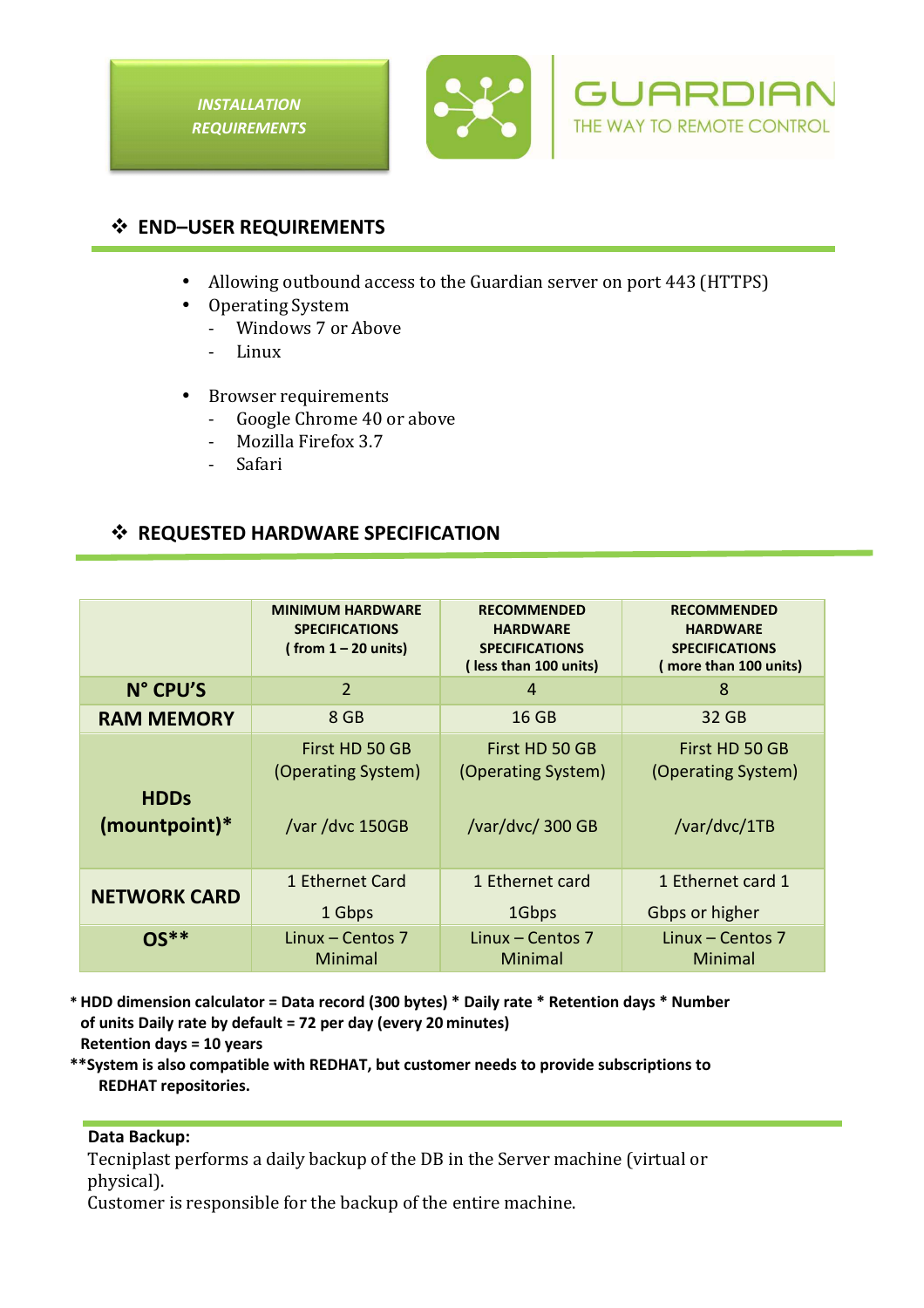

### **GUARDIAN SERVER**

Physical or Virtual Machine where are installed all the applications to run the system. Server will be provided by the user following the specified requirements. The GUARDIAN web applications for the users (Facility Manager and Operator applications) run on the GUARDIAN Server that must be accessible by the users themselves.

#### **GATEWAY**

Physical Machine that is placed usually over the Tecniplast Air Handling Unit. The GATEWAY is to be assembled on TECNIPLAST Air Handling Units, thus enabling the Air Handling Unit to be remotely controlled:

The GATEWAY must be connected to the GUARDIAN Server and so it must be in the user's intranet.